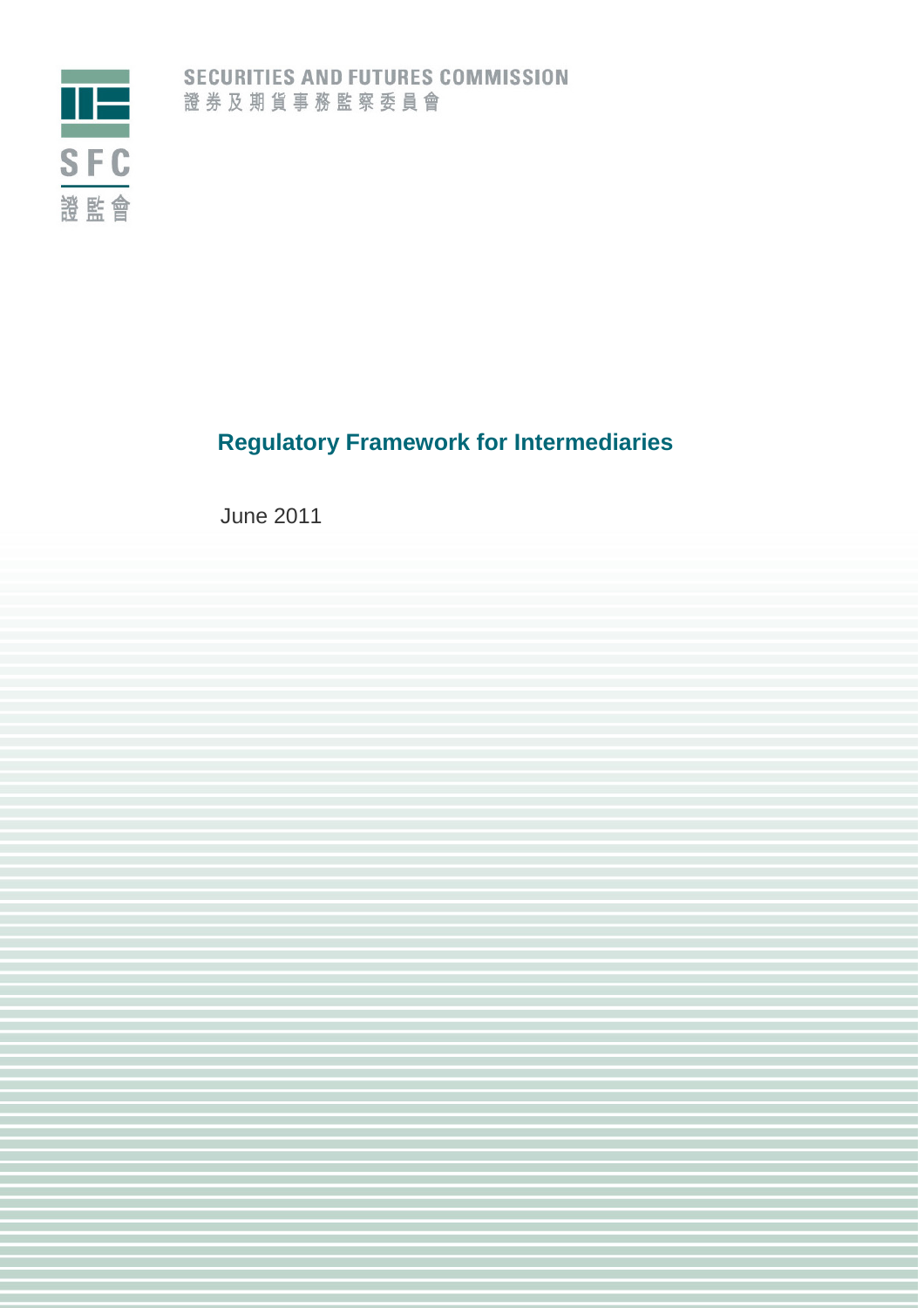

# **Table of contents**

| <b>Introduction</b>                                                                 | 1              |
|-------------------------------------------------------------------------------------|----------------|
| Part I: Collaborative approach to regulation of intermediaries                      | $\mathbf{2}$   |
| Part II: The Commission's role in regulating intermediaries                         | $\mathbf{3}$   |
| <b>Regulatory framework</b>                                                         | 3              |
| Licensing                                                                           | 4              |
| Supervision                                                                         | 4              |
| Enforcement                                                                         | 4              |
| Part III: The Commission's approach and philosophy for<br>regulating intermediaries | 5              |
| <b>Balanced regulation</b>                                                          | 6              |
| Principles-based regulation                                                         | 6              |
| Benchmarking with international standards                                           | $\overline{7}$ |
| Responsibility of intermediaries                                                    | $\overline{7}$ |
| Risk-based regulation                                                               | 8              |
| Partnership with the industry                                                       | 8              |
| Fair and consistent regulatory processes                                            | 9              |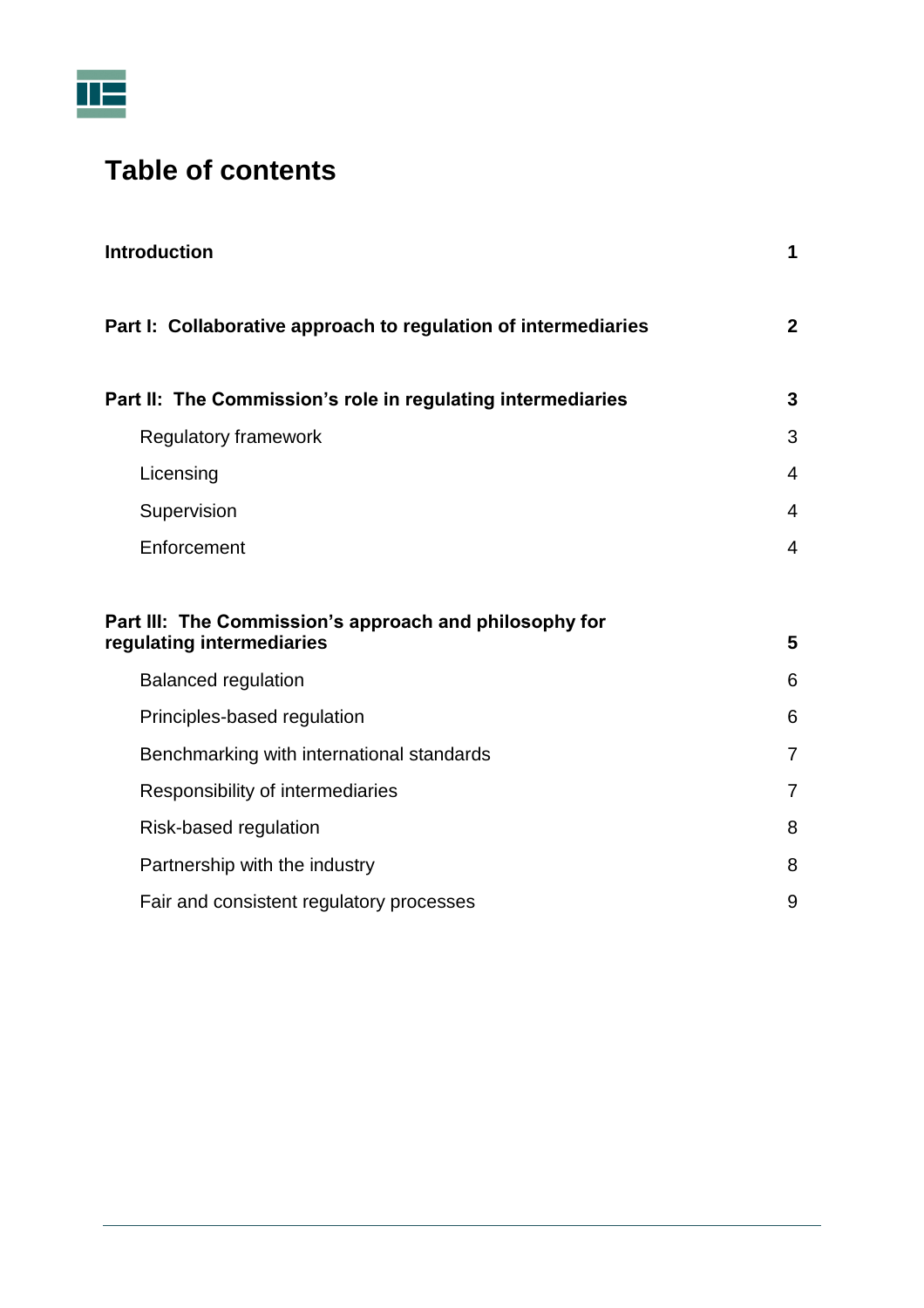## <span id="page-2-0"></span>**Introduction**

- 1. Hong Kong is an international financial centre, comprising a network of institutions and markets that provide a diverse range of products and services to local and international investors. The Commission is responsible for regulating the securities and futures markets in Hong Kong, and therefore plays a key role in supporting Hong Kong's continued development.
- 2. Under the Securities and Futures Ordinance (Cap. 571) (**"SFO"**), the Commission is given six regulatory objectives:<sup>1</sup>
	- To keep the securities and futures markets fair, efficient, competitive, transparent and orderly;
	- To help the public understand how the securities and futures industry works;
	- To protect investors' interests;
	- To minimise market crime and misconduct;
	- To reduce systemic risks in the industry; and
	- To help maintain the financial stability in Hong Kong.
- 3. In carrying out its regulatory objectives, the Commission seeks to establish and maintain a sound regulatory regime that is consistent with prevailing international practices, for example, the *Objectives and Principles of Securities Regulation* developed by the International Organization of Securities Commissions (**"IOSCO"**).<sup>2</sup> This is vitally important for the purposes of ensuring consistently high regulatory standards and marketwide resilience as markets today are increasingly dynamic.
- 4. This paper describes the framework employed by the Commission in regulating intermediaries<sup>3</sup> falling within the Commission's regulatory remit. It explains how the Commission pursues the regulatory objectives set for it in the context of its regulatory work on intermediaries.
- 5. This paper is divided into three parts:
	- **Part I** paints the background, highlighting the collaborative approach between the Commission and other financial regulators, both in and outside Hong Kong, concerning the regulation of intermediaries;
	- **Part II** outlines the Commission's core activities revolving around the regulation of intermediaries; and
	- **•** Part III explains the broad approach taken by, and the underlying philosophy that guides, the Commission in regulating intermediaries.
- 6. Details on the day-to-day work processes in supervising licensed corporations are

<sup>&</sup>lt;sup>1</sup> Section 4 of the SFO.

 $2$  IOSCO is recognised as the international standard setter for securities markets and is the primary international cooperative forum for securities market regulatory agencies. IOSCO members are drawn from, and regulate, over 100 jurisdictions.

 $^3$  For the purpose of this paper, the term "intermediary" refers to a corporation licensed with the Commission under section 116 or 117 of the SFO as a "licensed corporation", or registered with the Commission under section 119 of the SFO as a "registered institution".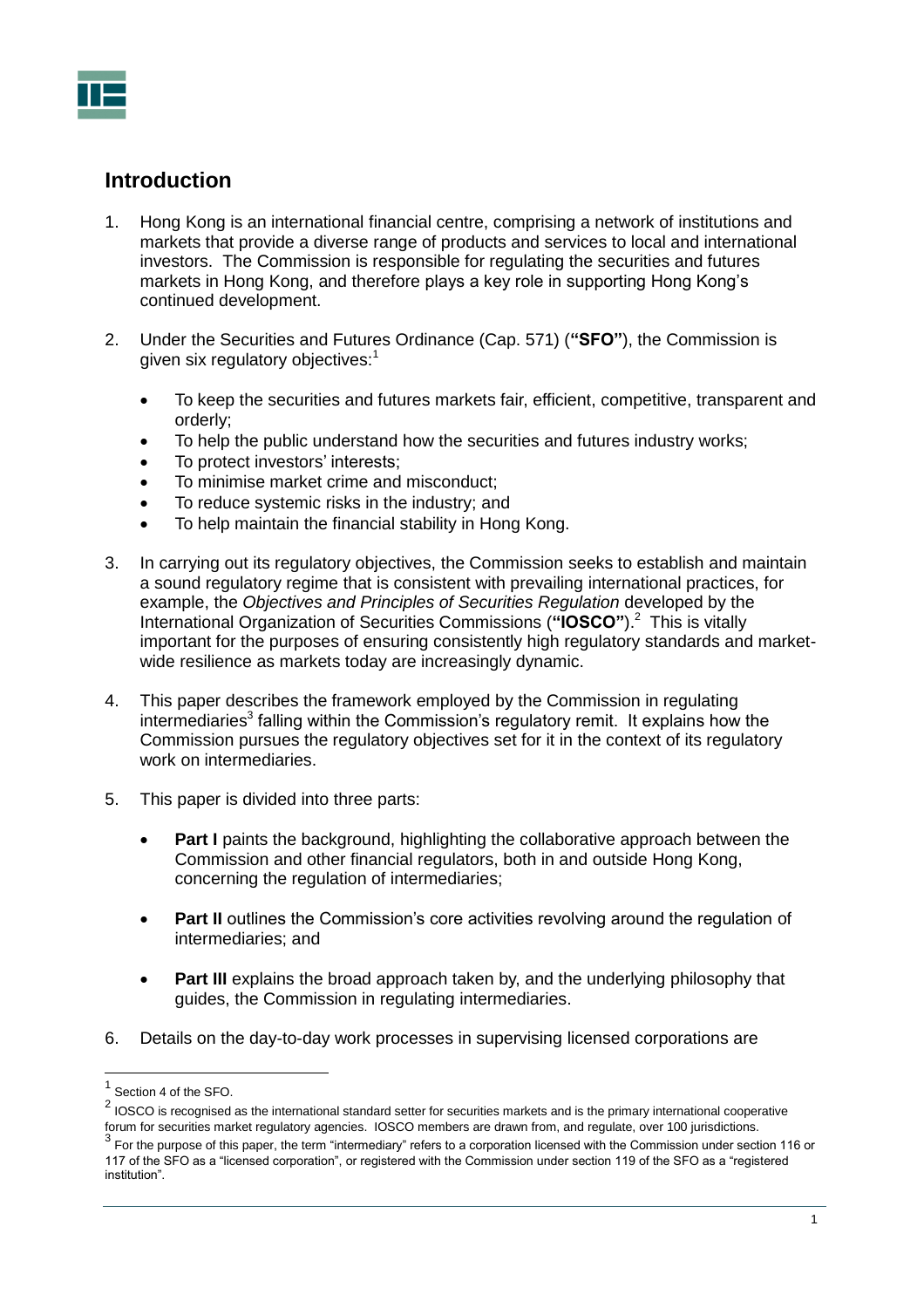

covered in a separate paper entitled *"Approach to Supervision of Intermediaries"* published by the Commission.

## <span id="page-3-0"></span>**Part I: Collaborative approach to regulation of intermediaries**

- 7. Armed with functions and powers under the SFO, the Commission currently regulates over 1,700 intermediaries in Hong Kong that engage in the following regulated activities:<sup>4</sup>
	- Type  $1$  dealing in securities;
	- Type 2 dealing in futures contracts;
	- Type 3 leveraged foreign exchange trading;
	- Type  $4 -$  advising on securities;
	- Type 5 advising on futures contracts;
	- Type 6 advising on corporate finance;
	- Type 7 providing automated trading services;
	- Type 8 securities margin financing;
	- Type 9 asset management; and
	- Type 10 providing credit rating services.
- 8. In view of the increasing linkages across the financial sectors, a number of market participants are operating outside the traditional, monoline business model. Some banks, for example, are also involved in the securities and futures business. Banks carrying on business in regulated activities are required to be registered with the Commission as registered institutions, although the Hong Kong Monetary Authority (**"HKMA"**) remains the frontline regulator of their securities and futures operations.<sup>5</sup> The Commission coordinates with the other financial regulators in Hong Kong $6$  on relevant cross-sectoral regulatory matters.
- 9. Furthermore, the Commission works closely with Hong Kong Exchanges and Clearing Limited (**"HKEx"**), being the operator of the only stock exchange and futures exchange in Hong Kong. Relevantly, the HKEx is responsible for setting and administering its own trading and clearing rules, and overseeing the activities of exchange participants and clearing participants in the trading and clearing systems of the securities and futures markets.
- 10. With the growing internationalisation of markets where trading activities are operating beyond territorial boundaries, the need for effective cooperation and information sharing amongst international regulators is vital. The Commission is active in the international arena of regulators, regularly participating in the various IOSCO committees and work groups that deal with different aspects of intermediaries regulation. The Commission is also a signatory, together with regulators from other jurisdictions worldwide, to the

 4 See Schedule 5 to the SFO for the definition of each regulated activity.

<sup>&</sup>lt;sup>5</sup> More particularly, the HKMA is responsible for the day-to-day supervision of the performance by registered institutions of regulated activities, including conducting on-site inspections, reviewing information submitted by them and handling complaints. The conduct of investigations into the manner in which registered institutions carry on regulated activities is also handled by the HKMA. Details of the respective regulatory roles and responsibilities of the Commission and the HKMA with regard to registered institutions and their associated entities are set out in *Memorandum of Understanding between the Securities and Futures Commission and Hong Kong Monetary Authority* (12 December 2002).

<sup>&</sup>lt;sup>6</sup> Besides the Commission, the principal financial regulators in Hong Kong are the HKMA, Insurance Authority and Mandatory Provident Fund Scheme Authority.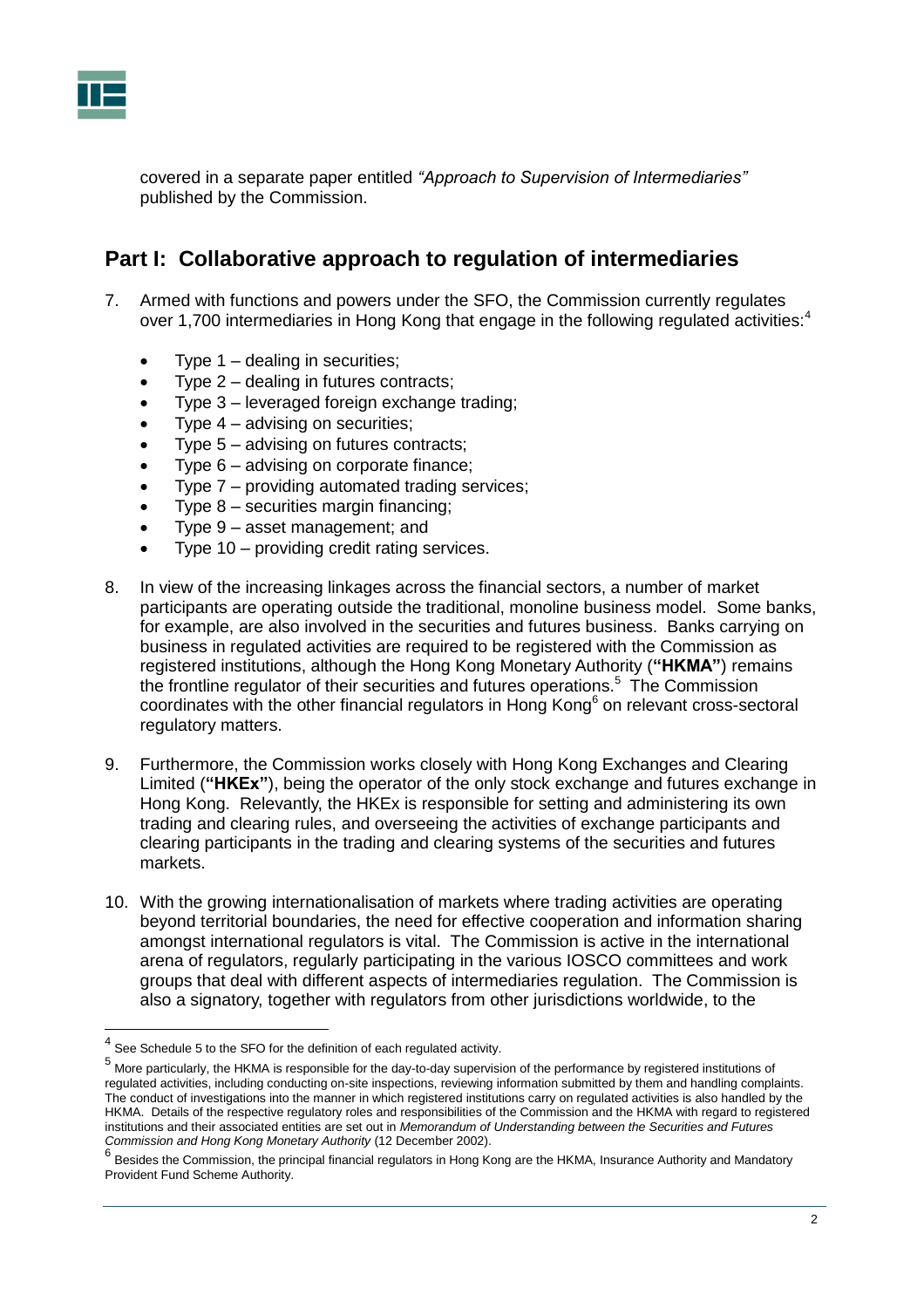

Multilateral Memorandum of Understanding Concerning Consultation and Cooperation and the Exchange of Information adopted by IOSCO, which is designed to provide for mutual assistance amongst the signatories (**"IOSCO MMOU"**). 7

# <span id="page-4-0"></span>**Part II: The Commission's role in regulating intermediaries**

- 11. The Commission has clear and comprehensive powers derived from the SFO to regulate intermediaries, which include:
	- Licensing intermediaries;
	- Supervising intermediaries and monitoring their compliance with relevant laws and regulatory standards; and
	- Investigating relevant breaches and misconducts by intermediaries, and where appropriate, taking enforcement and disciplinary actions against them.

Each of these activities is further explained below.

12. It is also appropriate to mention here that investor education, being one of the Commission's regulatory focuses, is an important complement to the regulation of intermediaries.<sup>8</sup> Not only does it help investors protect themselves, allowing them to acquire better knowledge of market operations, product features and associated risks and thereby make informed investment choices, it also helps investors understand the inherent risks of investing and their own responsibility for their investment decisions.

## <span id="page-4-1"></span>**Regulatory framework**

- 13. Regulation begins with setting standards. Besides the powers listed in paragraph 11 above, the Commission is also empowered under the SFO to lay down the legal and regulatory framework in which intermediaries should operate, for example, by making rules (in the form of subsidiary legislation) $9$  and issuing codes and guidelines (which are non-statutory in nature)<sup>10</sup> in a diverse range of areas. Such power provides flexibility in addressing changing market practices and conditions, by the prescription of detailed or technical requirements as necessary to supplement the primary legislation.
- 14. The Commission has made rules for intermediaries regarding, among other things, financial resources, client money, client securities, contract notes, audit and accounts, and record keeping. These rules set out specific compliance requirements, aimed at protecting investors' interests.
- 15. The Commission has also issued various codes and guidelines. In particular, the Commission has published the *Fit and Proper Guidelines*, which outlines the matters that

 7 The IOSCO MMOU and a list of the current signatories to it are available on the IOSCO website at http://www.iosco.org/.

<sup>&</sup>lt;sup>8</sup> Investor education is carried out through various means, including the Commission's InvestEd website [\(http://www.invested.hk\)](http://www.invested.hk/), leaflets, seminars, multimedia advertising campaigns, competitions and game shows, newspaper articles and ratio/television programmes.<br><sup>9</sup> Castian 207

Section 397 of the SFO.

<sup>10</sup> Section 399 of the SFO.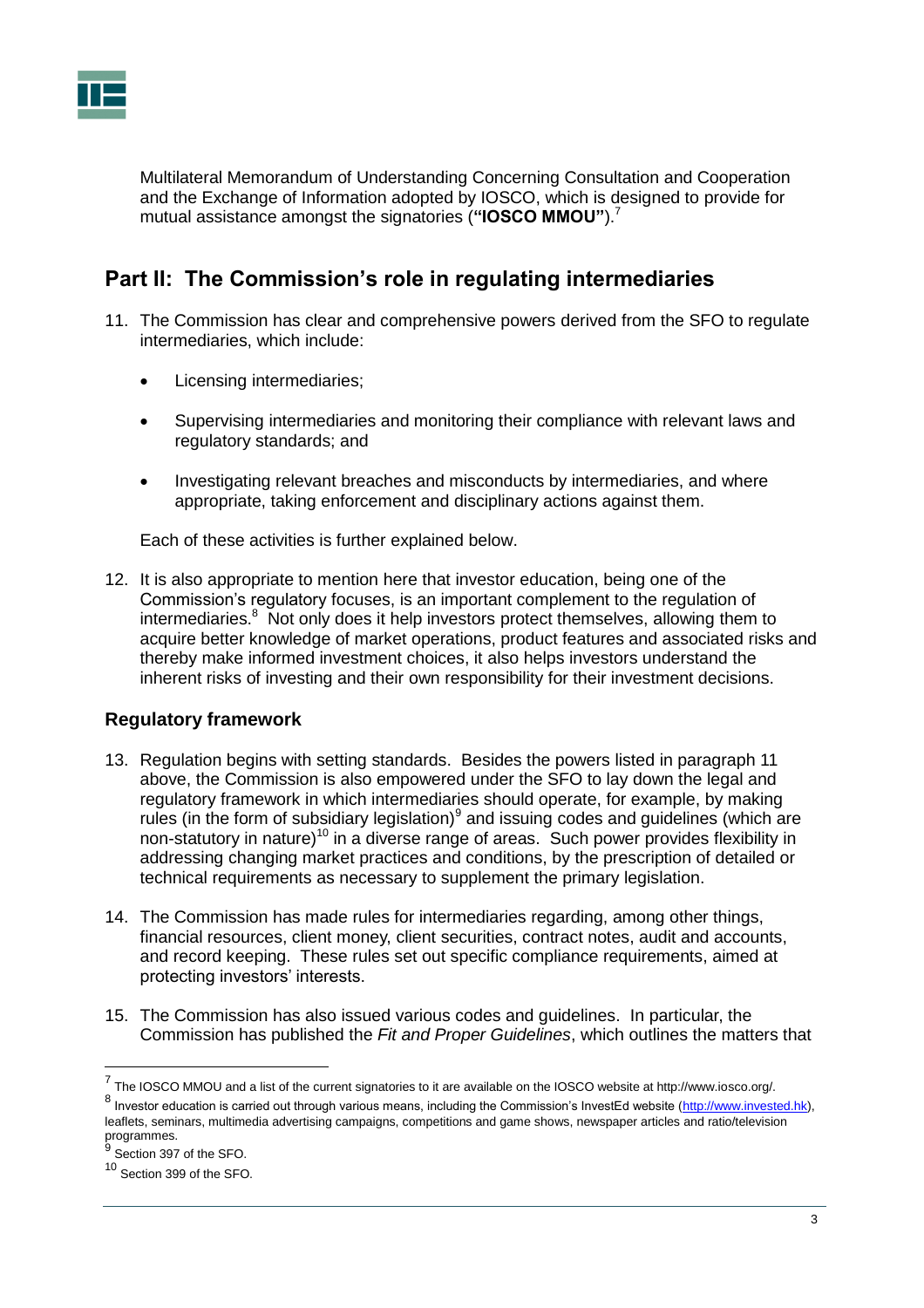

the Commission will normally consider in determining whether a person is fit and proper to be licensed or registered. The Commission has also issued the *Code of Conduct for Persons Licensed by or Registered with the Securities and Futures Commission* (**"Code of Conduct"**), which provides principles-based guidance relating to the practices and standards with which intermediaries are ordinarily expected to comply in carrying on regulated activities for which they are licensed or registered.

## <span id="page-5-0"></span>**Licensing**

- 16. A corporation<sup>11</sup> carrying on a business or holding itself out as carrying on a business in a regulated activity in Hong Kong is required to be either licensed by the Commission as a licensed corporation, or in the case of banks, registered with the Commission as a registered institution, unless an exemption is available.<sup>12</sup>
- 17. The Commission acts as the gatekeeper by administering the licensing regime created under the SFO. Only those who meet the relevant licensing criteria can be licensed by or registered with the Commission, and thereby enter and participate in the Hong Kong securities and futures markets. The Hong Kong licensing regime significantly revolves around the principles of "fitness and properness", with applicants being obliged to satisfy the Commission that they are fit and proper to be licensed or registered.<sup>13</sup> Being fit and proper broadly involves being financially sound, competent, honest, reputable and reliable.<sup>14</sup>

## <span id="page-5-1"></span>**Supervision**

- 18. Having sound laws and regulatory standards is essential to effective regulation, but that will be of no value without effective application through supervision and ongoing monitoring for compliance.
- 19. The Commission employs a variety of tools in conducting ongoing supervision of intermediaries, broadly comprising on-site reviews and off-site monitoring. The areas of supervisory focus cover both prudential (e.g., financial resources) and business conduct (e.g., acting honestly, fairly and in the best interests of the intermediaries' clients and the integrity of the market) issues which are specific to each intermediary, as well as issues that cut across an industry sector or relate to a particular type of product or a large group of investors.

## <span id="page-5-2"></span>**Enforcement**

20. The Commission is empowered to investigate and enquire into circumstances where misconduct or breaches of relevant laws or regulatory standards is suspected.<sup>15</sup> Intermediaries found to be guilty of misconduct or otherwise not fit and proper to be

<sup>&</sup>lt;sup>11</sup> Individuals performing or holding out as performing regulated functions (as defined in section 113 of the SFO) for a licensed corporation in relation to a regulated activity carried on as a business are also required to be licensed by the Commission. However, the regime for licensing individuals is beyond the focus of this paper.

 $12$  Section 114(1) and (2) of the SFO.

<sup>13</sup> Section 116(3)(a) of the SFO.

<sup>14</sup> See the *Fit and Proper Guidelines* (September 2006), *Guidelines on Competence* (March 2003) and *Guidelines on Continuous Professional Training* (March 2003), issued by the Commission, which set out the general expectations of what is necessary to satisfy the requirements of fitness and properness and the initial and continuous competence requirements.

<sup>15</sup> Section 182 of the SFO.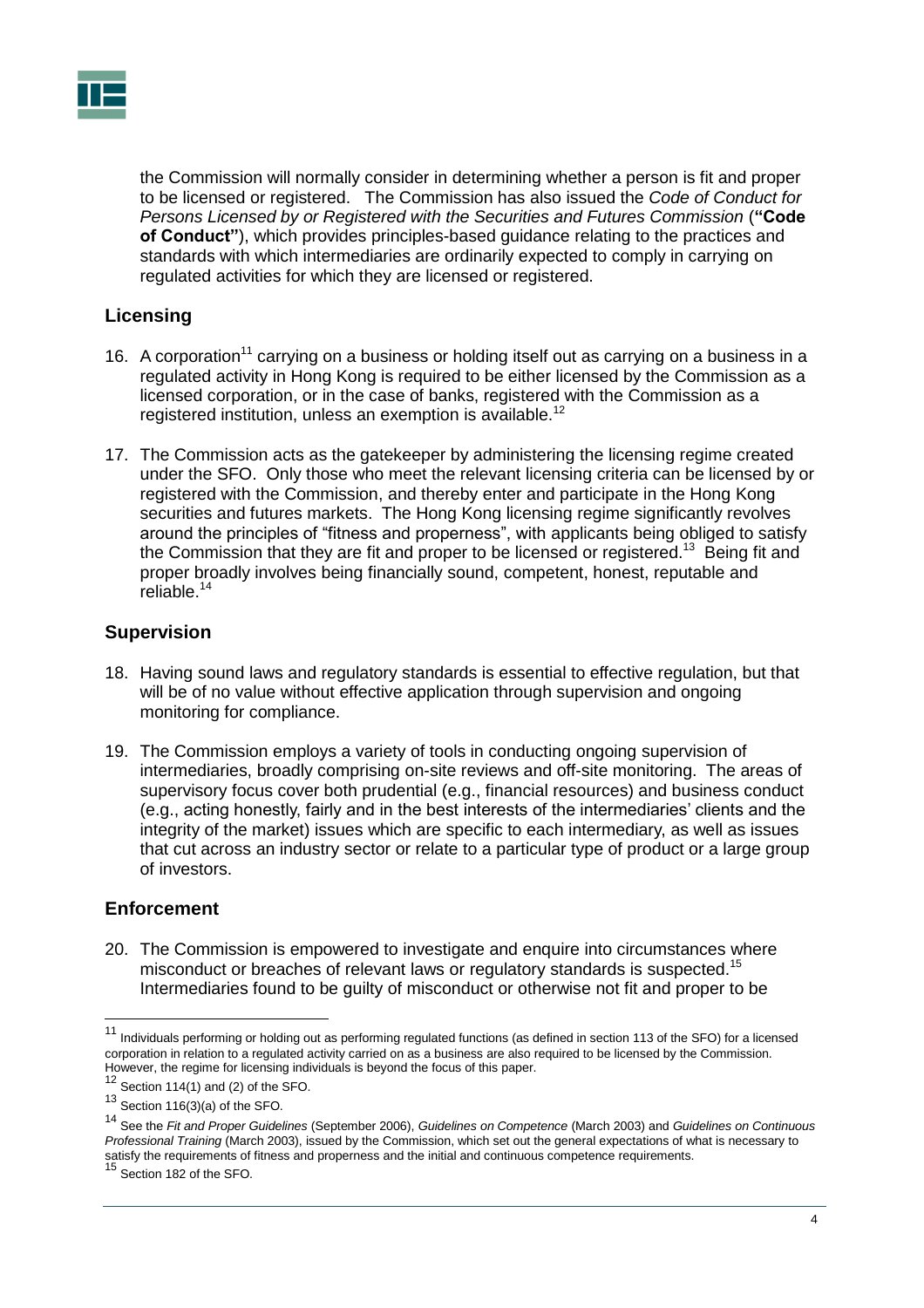

licensed or registered are subject to disciplinary actions such as reprimands, revocations or suspension of licenses or registrations, ban from the industry and monetary fines.<sup>16</sup>

## <span id="page-6-0"></span>**Part III: The Commission's approach and philosophy for regulating intermediaries**

- 21. Risks are inherent in any competitive market, and investors benefit from competitive markets. Risks therefore cannot be eliminated entirely without stifling market development. Management of the intermediaries are required to develop and implement effective processes and management systems commensurate with their business operations and risk characteristics in accordance with the general principles set out in the regulation. It is imperative to recognise that intermediaries' senior management carry primary responsibility for their activities and for ensuring compliance with the relevant legislative and regulatory requirements.
- 22. The Commission's regulatory requirements are therefore developed on the basis that a licensed corporation would properly manage its business risks. This includes having in place effective risk management systems and internal controls, which provide the necessary checks and balances to guard against excessive risk-taking and putting in place sufficient resources in order to operate its business in an orderly manner. For example, while licensed corporations are required to meet the minimum capital requirements under the Securities and Futures (Financial Resources) Rules (Cap. 571N), they are expected to gauge their capital needs and calibrate their risk management not just for meeting the minimum requirements set under the rules but also according to their business needs and the risks they have assumed to ensure that they can operate their business as a going concern with sufficient liquidity and capital to absorb losses and deal with emergencies that may arise in the course of their business.
- 23. Furthermore, the Commission must manage its resources to deal with competing requests. It must therefore decide how to use its resources in the most efficient and economic way. Direction of resources and regulatory intervention is based on a rigorous assessment of the impact of individual intermediaries and the risk they pose to the regulatory objectives of the Commission. This means that the Commission must set its priorities and strive to achieve the biggest influence on the industry through in its actions.
- 24. In conclusion, it is important to note that there are limits to what regulation can achieve, both in terms of the coverage of rules and regulations made for regulating different types of regulated activities and how the Commission regulates intermediaries. The Commission's regulatory activities are not designed to protect investors from all business risks, substitute the responsibilities of senior management of intermediaries, or guarantee "zero-failure" of intermediaries. Rather, they are designed to secure an appropriate degree of protection for the investing public by requiring intermediaries to remain fit and proper at all times and to comply with all relevant requirements. Such requirements include acting honestly, fairly, diligently and in the best interest of clients, having sound controls and systems commensurate with their risk profile, and ensuring that client assets are properly safeguarded.

<sup>16</sup> Sections 194 to 197 of the SFO.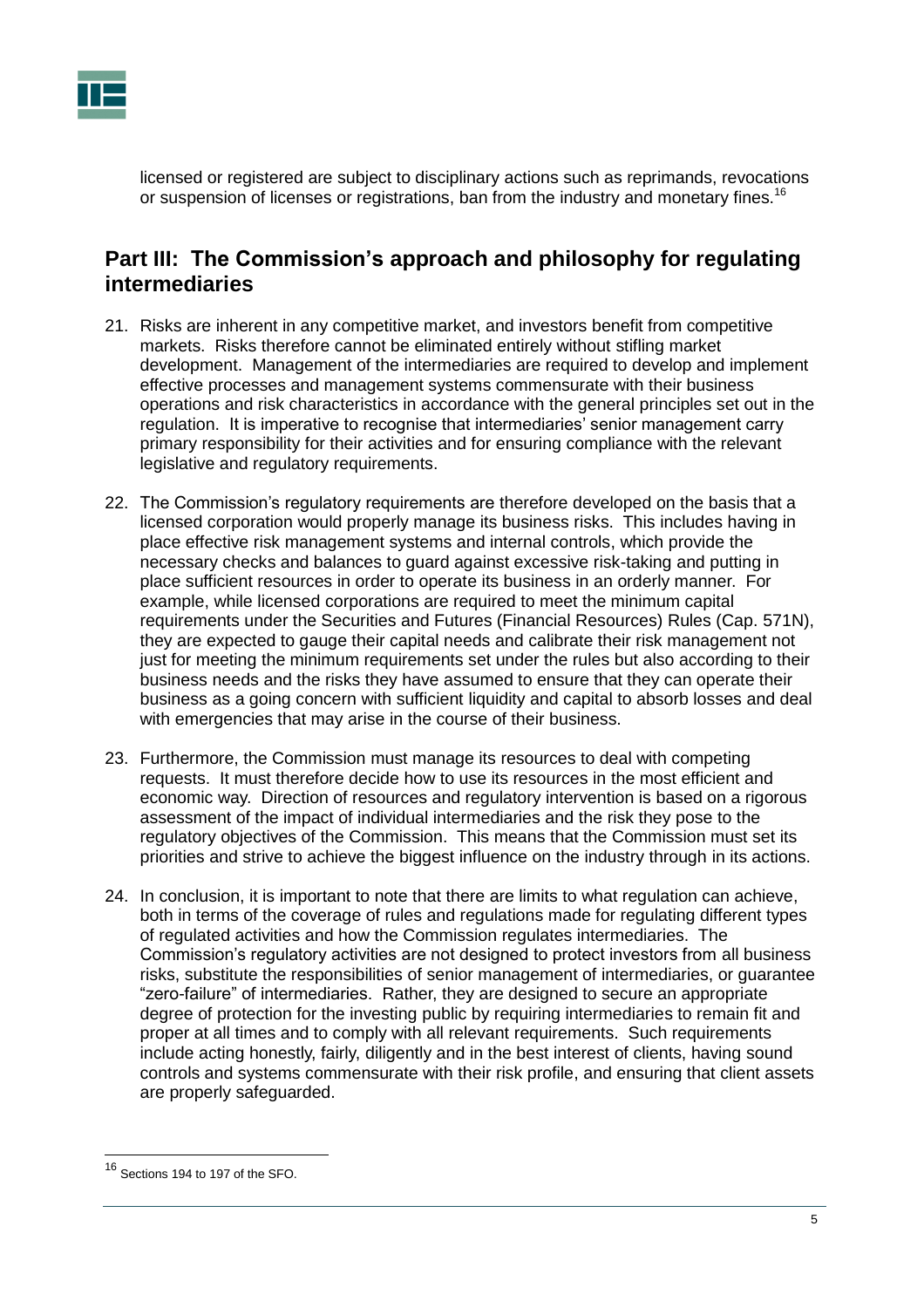

#### <span id="page-7-0"></span>**Balanced regulation**

- 25. The Commission constantly aims to achieve a proper balance in regulation. On the one hand, it strives to maintain order to ensure appropriate safeguards for investors, with adequate regulation to ensure as far as possible sound business practices and market confidence. On the other hand, it strives to provide a regulatory environment that allows enough impetus for market development, without stifling innovation and competition.
- 26. The Commission avoids setting burdensome standards for intermediaries, as they may create unnecessary regulatory barriers to entry, impose prohibitive compliance costs, lower market efficiency, and constrain market innovation and competition. Conversely, overly lenient standards and too much emphasis on market discipline offer inadequate assurance for market stability and confidence. Standard-setting therefore involves striking a proper balance between these competing considerations. To achieve this balance, the regulatory framework builds in an important element of transparency for policy-making. The Commission is required to consult the public regarding its proposals to make rules.<sup>17</sup> In respect of non-statutory codes and guidelines that it intends to issue, the Commission often chooses to consult for views and solicit feedback from the public as well. It is the Commission's belief that transparency in the standard-setting process not only helps the market participants understand the goals of the proposals, but also assists the Commission in gauging the views of the public, which in turn facilitates the development of balanced regulatory standards.
- 27. In discharging its supervisory role, the Commission exercises appropriate judgment as to:
	- whether any rules should be modified or waived upon application by individual intermediaries taking into account legitimate business and operational concerns of the intermediaries concerned and to facilitate market development, provided always that this will not prejudice the interests of any clients or the investing public;<sup>18</sup>
	- which intermediary, regulated activity or control area should be reviewed more frequently and in what depth, and how deficiencies and non-compliance identified should be dealt with; and
	- whether the Commission should intervene, and if so, how to intervene, in the business of intermediaries, whilst balancing the competing interests of the market and investors. In extreme cases, for example, where there is a risk of dissipation of client assets, the Commission may decide to intervene by issuing a restriction notice or applying to Court for an injunction in order to protect the interests of investors and market integrity. 19

## <span id="page-7-1"></span>**Principles-based regulation**

28. As markets evolve, so must their regulatory regimes. The Commission is acutely aware of the need to remain vigilant in responding to developments in the financial regulatory landscape and in the wider economic context. This is imperative to ensure a high degree

 $17$ Section 398 of the SFO.

<sup>18</sup> Section 134 of the SFO.

Sections 204 to 206 and 213 of the SFO.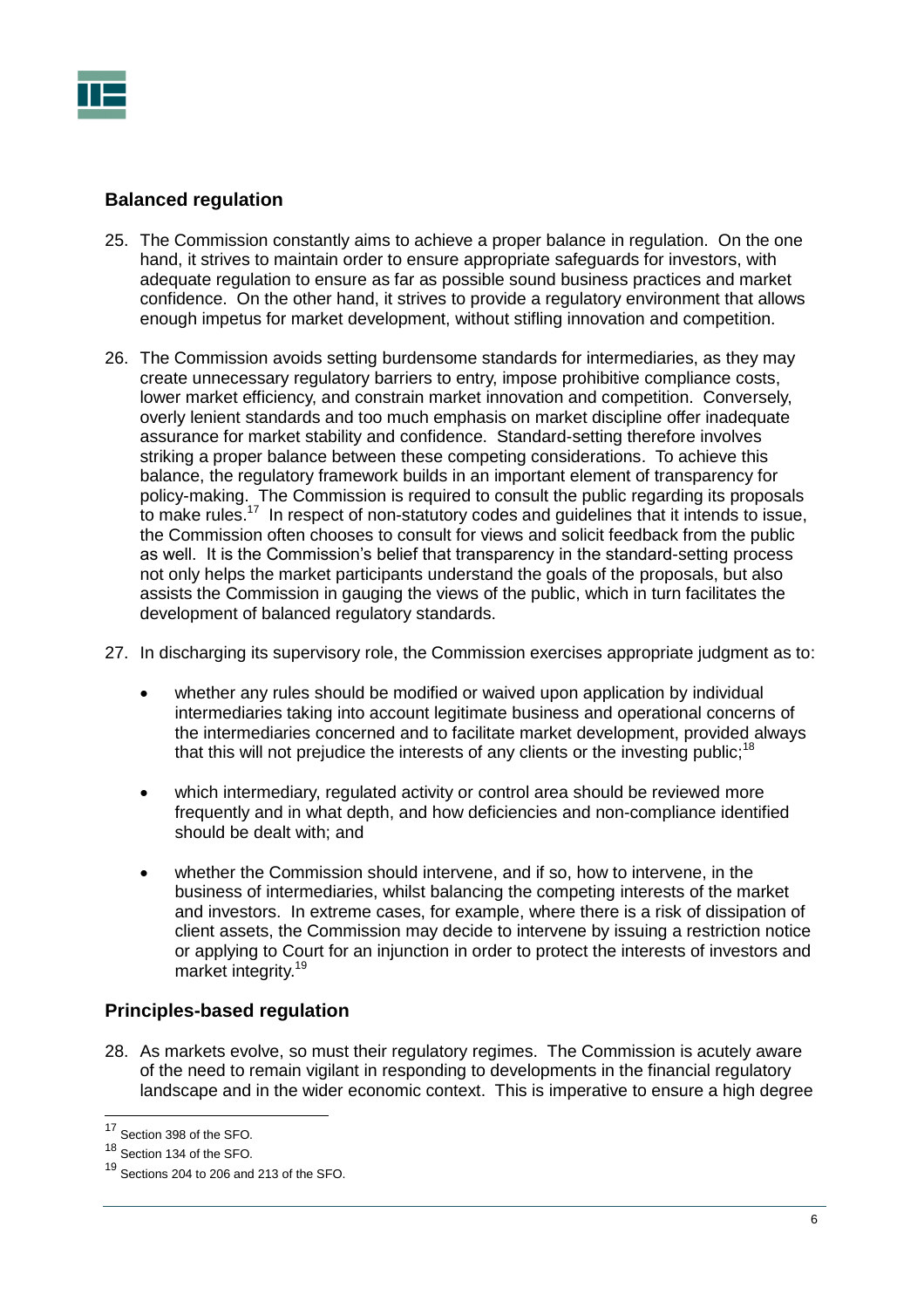

of confidence amongst stakeholders that the Commission's regulatory objectives are being fulfilled.

- 29. To address the fast changing market circumstances and practices, the Commission believes that, generally speaking, principles-based regulation that focuses on a higher level articulation of what the Commission expects intermediaries to do is more appropriate than a large volume of detailed standards. In particular, completely prescriptive standards are unlikely to be appropriate for governing business conduct as they may not be able to cover all the possible scenarios and complexities in today's financial markets. The above notwithstanding, prescriptive rules setting the minimum standards are still necessary for critical areas of the regulatory framework, such as station of client assets,<sup>20</sup> to ensure adequate levels of consistency, certainty and segregation of client assets,<sup>20</sup> to ensure adequate levels of consistency, certainty and investor protection.
- 30. With principles-based regulation, intermediaries are responsible for deciding how best to align their business objectives within the boundaries of applicable rules and regulations. This requires exercise of proper judgment by intermediaries, having due regard to the nature, size and complexity of their business. Where appropriate, the Commission would provide guidance to the industry to clarify the principles or outcomes sought to be achieved, with the aim of assisting intermediaries to make better decisions about what internal controls and risk management systems should be adopted.

## <span id="page-8-0"></span>**Benchmarking with international standards**

- 31. With the growing internationalisation of markets, more and more intermediaries are developing and pursuing global strategies, operating through affiliates in many countries that press for global regulatory standards. This means that many regulatory policies and issues must be considered at the international level. The Commission works extensively with a number of multilateral organisations and forums (such as the Financial Stability Board, IOSCO and The Group of Twenty Finance Ministers and Central Bank Governors (G20)), and contributes to their international regulatory agenda and initiatives, as these can affect how the Commission regulates intermediaries. Keeping in view the international and dynamic character of the financial services and markets and recognising that even a proven infrastructure requires fine-tuning to meet changing needs, the Commission strives to maintain high regulatory standards in line with those in other major jurisdictions.
- 32. Having said so, however, it does not mean that the Commission would simply adopt wholesale these international standards. Instead, the Commission would consider their necessity and appropriateness from all relevant perspectives, in light of the prevailing market conditions and practices in Hong Kong. Hence, in some cases, the Commission may consider an activity not being so significant in Hong Kong so as to warrant an immediate regulatory response from the Commission, whilst in other cases, it may be appropriate to go beyond international minima on account of the relevant risk exposures in Hong Kong.

## <span id="page-8-1"></span>**Responsibility of intermediaries**

33. The Commission's regulatory approach is firmly grounded in the tenet that an

 $^{20}$  Refer to paragraph 14 above.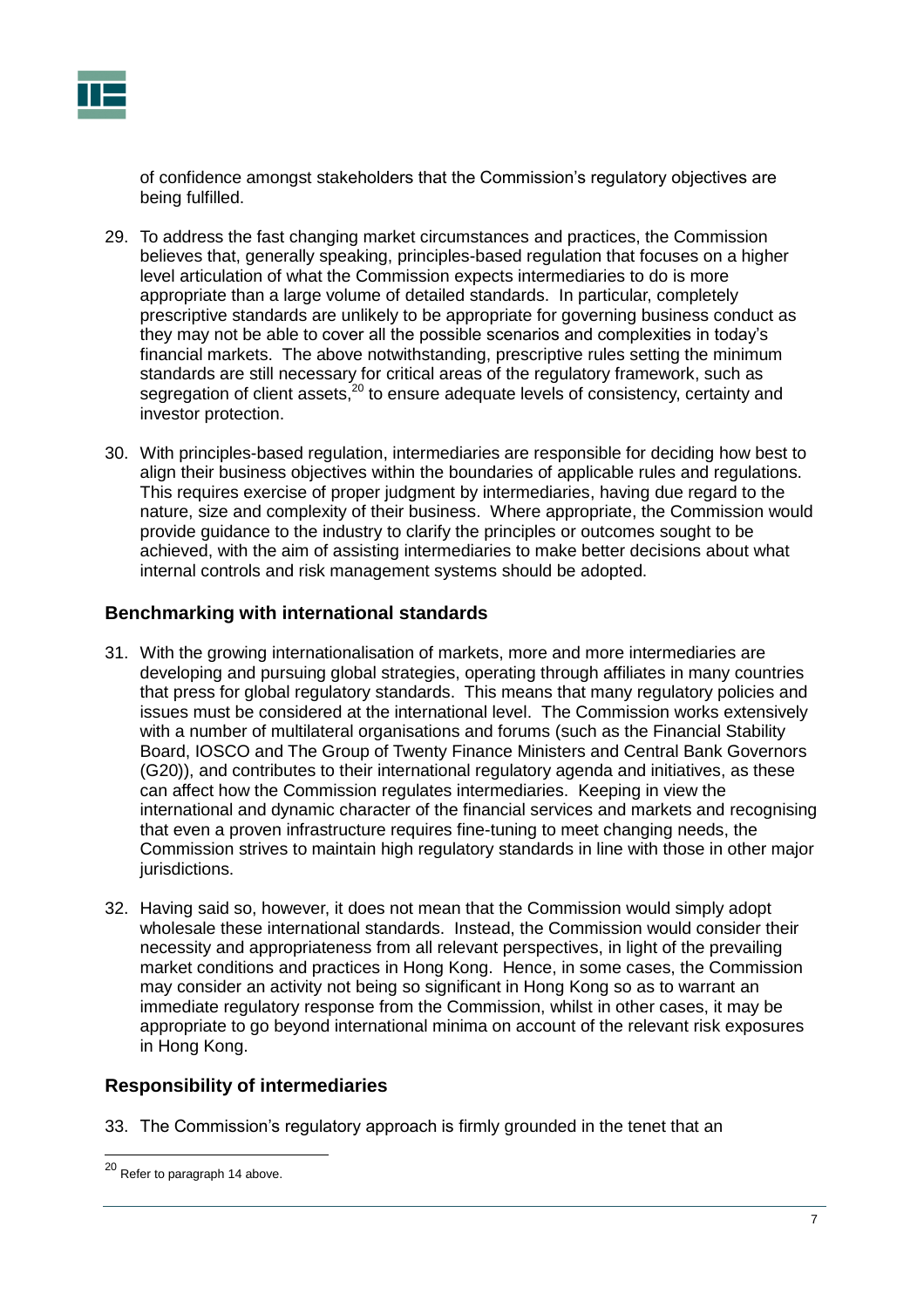

intermediary is primarily responsible for its own activities and for ensuring that its business complies with the relevant legislative and regulatory requirements, in both letter and spirit.

- 34. With the Commission's principles-based approach to regulation, intermediaries have to decide what processes and controls are effective and suitable for their business and particular circumstances and implement them properly. The senior management should be closely involved in managing the process, and this is reinforced by the Code of Conduct. Specifically, under the Code of Conduct, the senior management of an intermediary bears primary responsibility for ensuring proper management of risks associated with the intermediary's business, maintenance of appropriate standards of conduct and adherence to proper procedures by the intermediary on a day-to-day basis.<sup>21</sup> Hence, where an intermediary's risk management system or compliance arrangement is found to be inadequate, its senior management must bear the ultimate responsibility for the failure.
- 35. The Commission helps to reinforce this tenet through delivering effective supervision of intermediaries, including monitoring compliance with relevant laws and regulatory standards and promoting a good compliance culture. Where warranted, the Commission will take enforcement or other regulatory actions against intermediaries to combat noncompliance and illegal or improper conduct.

## <span id="page-9-0"></span>**Risk-based regulation**

- 36. The Commission adopts a risk-based approach to the regulation of intermediaries, by directing more regulatory attention to areas where the Commission perceives there to be the highest risk, or to those having the greatest impact on the Commission's regulatory objectives. The Commission must manage its regulatory resources and set its priorities. Risk-based regulation essentially allows the Commission to allocate its resources in the most efficient and effective ways in areas that would have the greatest impact on the market / investors. In addition, risk-based regulation facilitates the Commission in assessing whether its level of regulatory intervention is proportionate to, or justified by, the benefits that are expected from it.
- 37. More relevantly, central to the Commission's intermediary supervisory framework is the evaluation of the intermediary's risk profile vis-à-vis its risk management systems and internal controls. As such, the scope of review of the industry and individual intermediaries will generally be limited to areas crucial to investor protection. In addition, risk-based supervision effectively guides the Commission away from being unnecessarily intrusive by applying a supervisory response that is proportionate and appropriate to the risks posed by intermediaries. Intermediaries will also have greater flexibility to decide for themselves what activities and controls they should operate.

## <span id="page-9-1"></span>**Partnership with the industry**

38. The Commission is committed to working in partnership with the industry. It seeks to maintain ongoing communication and two-way dialogue with intermediaries individually and the industry on all relevant policy and regulatory matters. This may be by way of circulars to intermediaries and FAQs posted on the Commission's website, as well as

<sup>&</sup>lt;sup>21</sup> General Principle 9 and paragraph 14.1 of the Code of Conduct.